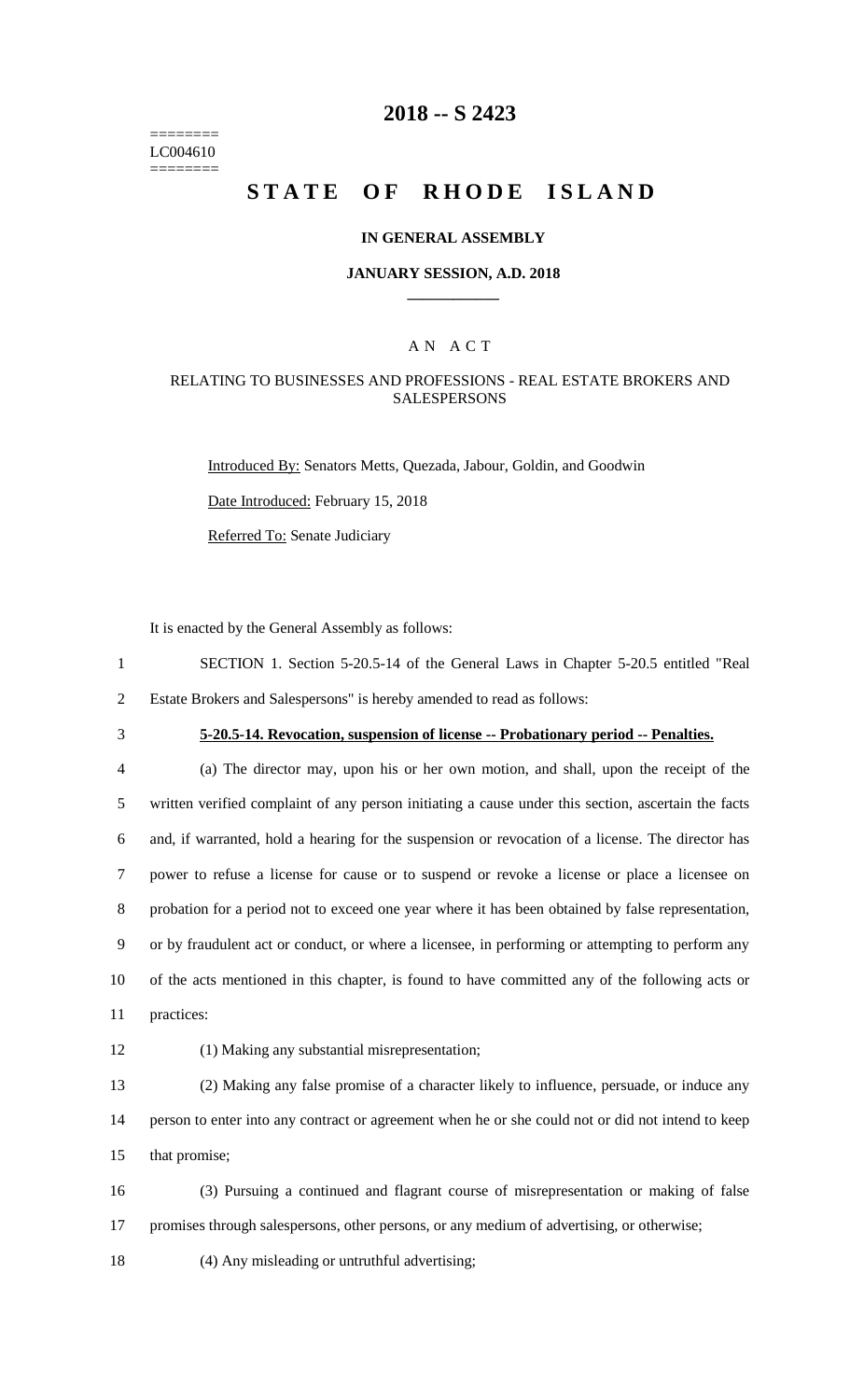- (5) Failing to deposit money or other customers' funds received by a broker or salesperson into an escrow account maintained by the broker that complies with the requirements set forth in § 5-20.5-26, upon execution of a purchase and sales agreement;
- (6) Failing to preserve for three (3) years following its consummation records relating to any real estate transaction as described in the regulations issued by the department;
- (7) Acting for more than one party in a transaction without the knowledge and consent, in
- writing, of all parties for whom he or she acts;
- (8) Placing a "for sale" or "for rent" sign on any property without the written consent of the owner, or his or her authorized agent;
- (9) Failing to furnish a copy of any listing, sale, lease or other contract relevant to a real estate transaction to all signatories of the contract at the time of execution;
- (10) Failing to specify a definite termination date that is not subject to prior notice, in any 13 listing contract;
- (11) Inducing any party to a contract, sale, or lease to break that contract for the purpose of substitution in lieu of that contract a new contract, where that substitution is motivated by the personal gain of the licensee;
- (12) Accepting a commission or any valuable consideration by a salesperson for the performance of any acts specified in this chapter, from any person, except the licensed real estate broker with whom he or she is affiliated;
- (13) Failing to disclose to an owner his or her intention or true position if he or she, directly or indirectly through a third party, purchases for him or herself or acquires or intends to acquire any interest in or any option to purchase property that has been listed with his or her office to sell or lease;
- (14) Being convicted of any criminal felony in a court of competent jurisdiction of this or any other state or federal court involving dishonesty, breach of trust, forgery, embezzlement, obtaining money under false pretenses, bribery, larceny, extortion, conspiracy to defraud, fraud, false dealing or any similar offense(s) or by pleading guilty or nolo contendere to any such 28 criminal offense or offenses;
- (15) Violating any rule or regulation promulgated by the department in the interest of the public and consistent with the provisions of this chapter;
- (16) In the case of a broker licensee, failing to exercise adequate supervision over the activities of his or her licensed salesperson within the scope of this chapter;
- (17) Failing or refusing to provide information requested by the commission or director as the result of a formal or informal complaint to the director that would indicate a violation of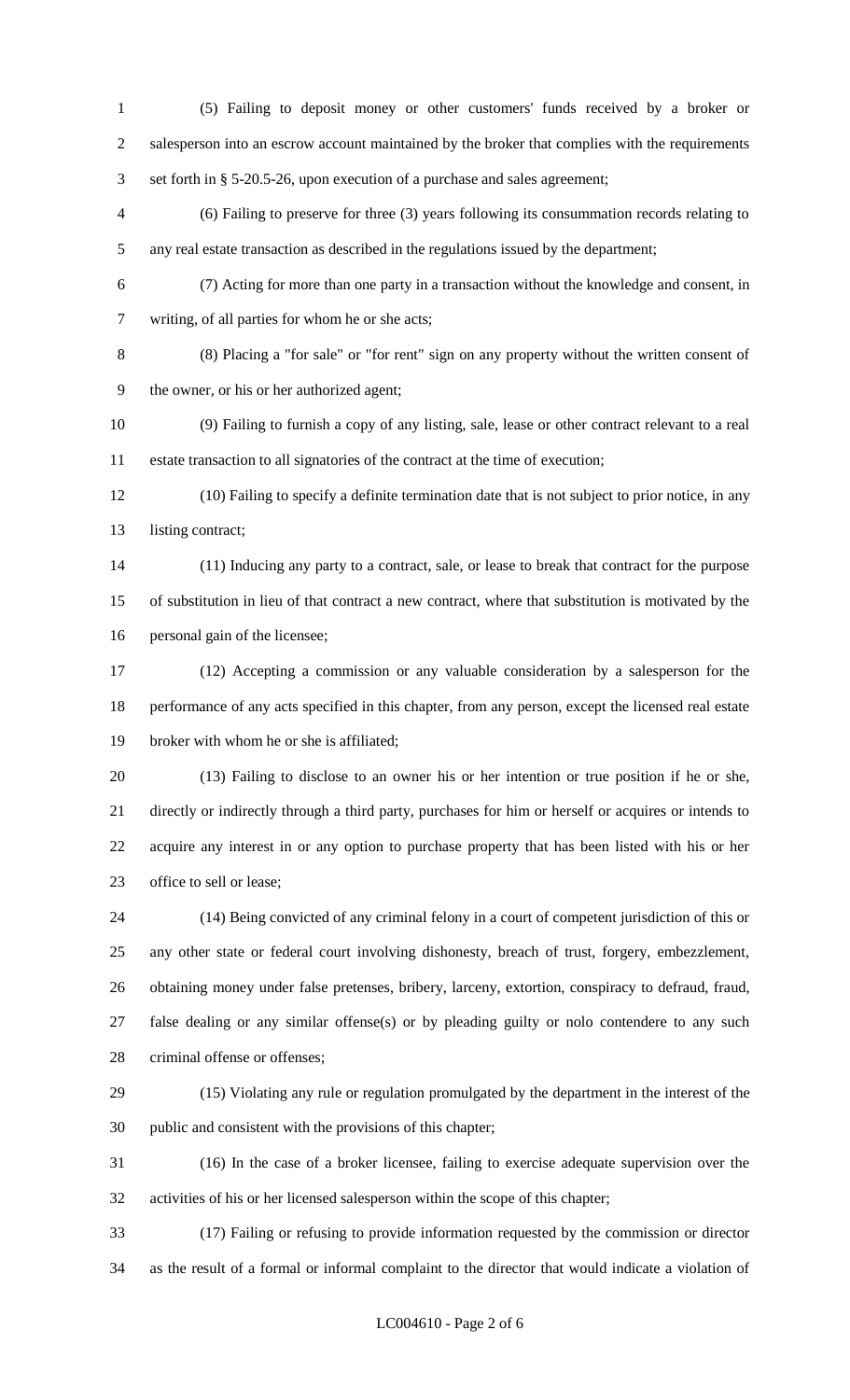this chapter;

 (18) Soliciting, selling, or offering for sale real property by offering free lots, or conducting lotteries or contests or offering prizes for the purpose of influencing a purchaser or prospective purchaser of real property;

 (19) Paying or accepting, giving or charging any undisclosed commission, rebate, compensation, or profit or expenditures for a principal, or in violation of this chapter;

 (20) Any conduct in a real estate transaction that demonstrates bad faith, dishonesty, untrustworthiness, or incompetence;

 (21) Failing to have all listing agreements in writing, properly identifying the property and containing all of the terms and conditions of the sale, including the commission to be paid, the signatures of all parties concerned, and a definite expiration date in that contract, which shall not require an owner to notify a broker of his or her intention to terminate. An exclusive agency listing or exclusive right to sell listing shall be clearly indicated in the listing agreement;

 (22) Accepting a listing based on "net price". In cases where the owner wishes to list in this manner, the agreed-upon commission is added and listings made in the usual manner;

 (23) Negotiating, or attempting to negotiate, the sale, exchange, or lease of any real property directly with an owner or lessor knowing that the owner or lessor has an outstanding exclusive listing contract with another licensee covering the same property, except when the real estate broker or salesperson is contacted by the client of another broker regarding a real estate service, and the broker or salesperson has not directly or indirectly initiated those discussions, they may discuss the terms which they might enter into future agency agreement or they may enter into an agency agreement that becomes effective upon termination of any existing exclusive agreement; or they may enter into an agreement for other real estate service not covered by an existing agency relationship;

 (24) Accepting an exclusive right to sell or lease or an exclusive agency and subsequently failing to make a diligent effort to sell or lease the listed property;

(25) Advising against the use of the services of an attorney in any real estate transaction;

 (26) Representing to any lender or any other party in interest, either verbally or through the preparation of a false sales contract, an amount other than the true and actual sales price;

 (27) Submitting to an owner a written offer to purchase or lease unless that offer contains the essential terms and conditions of the offer including the manner in which the purchase price is to be paid, and if that offer is contingent upon certain conditions, those conditions shall be clearly stated in the offer, or unless the offer is conditioned upon the later execution of a complete agreement for sale;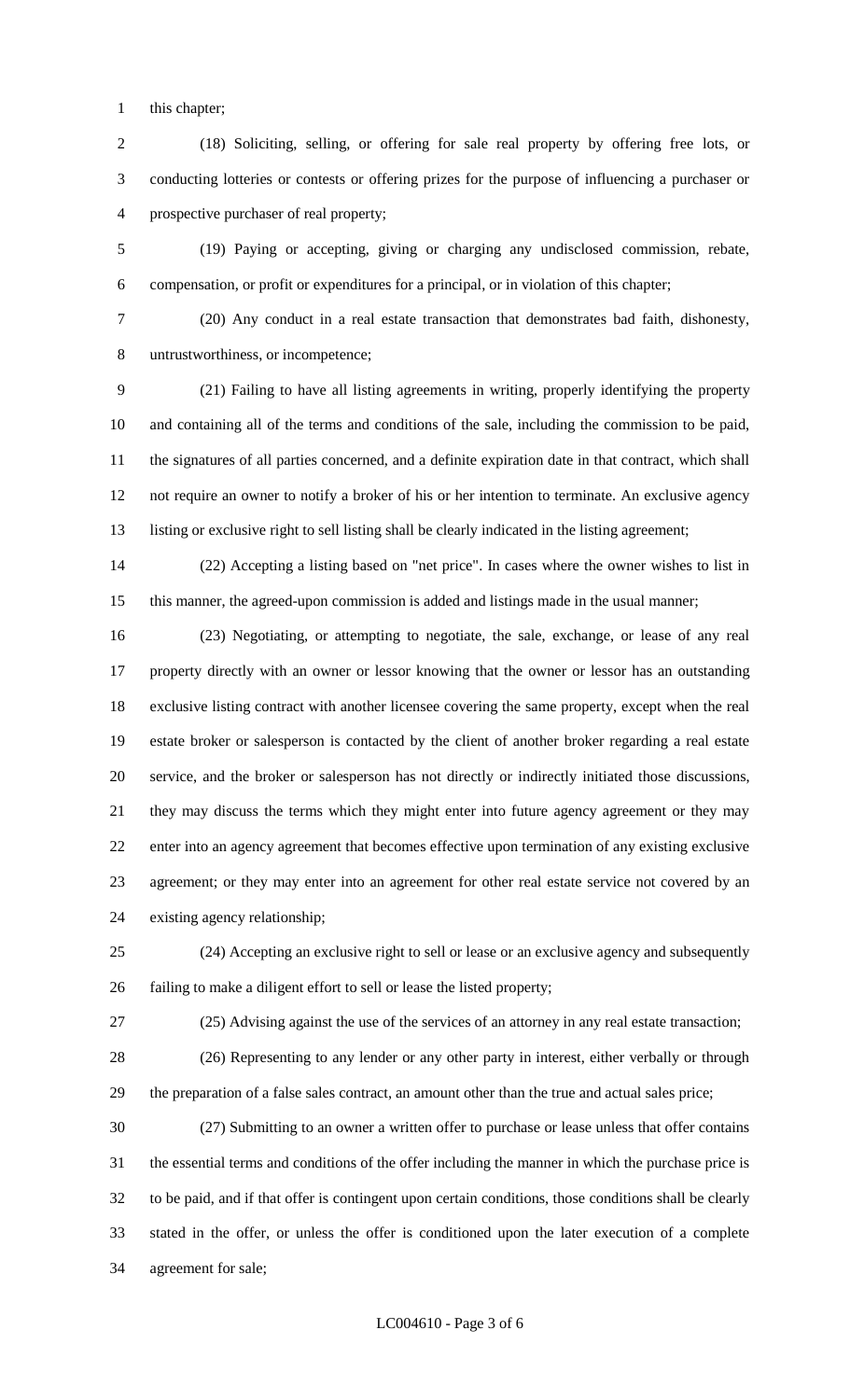(28) Paying any sums of money being held in an escrow account to any person, or converting such sums of money for his or her own use, in the event of a failed real estate transaction, without having complied with the department's rules and regulations relative to the transfer of disputed deposit funds to the office of the general treasurer;

 (29) Advertising to sell, buy, exchange, rent, or lease the property of another in a manner indicating that the offer to sell, buy, exchange, rent, or lease that property is being made by a private party not engaged in the real estate business, nor inserting advertisements in any publication containing only a post office or other box number, telephone number, or street address. No salesperson shall advertise the property of another under his or her own name;

 (30) As a licensed salesperson, failing upon termination of his or her employment or affiliation with a real estate broker and upon demand by the broker to immediately turn over to the broker any and all information, records, or other materials obtained during his or her employment whether the information or records were originally given to him or her by the broker or copied from the records of that broker or affiliation or acquired by the salesperson during his or her employment;

 (31) Offering, promising, giving, or paying, directly or indirectly, any part or share of his or her commission or compensation arising or accruing from any real estate transaction to any person who is not licensed as a real estate broker, but who by law should be licensed, or who is not a real estate salesperson employed by that licensee;

 (32) Soliciting the sale, lease, or the listing for sale or lease, of residential property on the ground of loss of value due to the present or prospective entry in the neighborhood of a person or persons of another race, religion, or ethnic origin, nor shall he or she distribute, or cause to be distributed, material or make statements designed to induce a residential property owner to sell or lease his or her property due to such factors;

 (33) Failure of the employing broker to notify the director, in writing, within ten (10) days of the termination of a salesperson's employment of contractual relationship, or failure of a salesperson to notify the director, in writing, within ten (10) days of any change in his/her broker affiliation;

 (34) Failure to report all written offers to the owner prior to the signing of a purchase and sale agreement by the owner;

 (35) Failure of agents to provide buyers and sellers of real property with disclosure regarding real estate agency relationships as specified in chapter 20.6 of this title;

 (36) Failure of an associate broker to inform the public of associate broker status by not listing associate broker on business cards and correspondence or by informing the public that his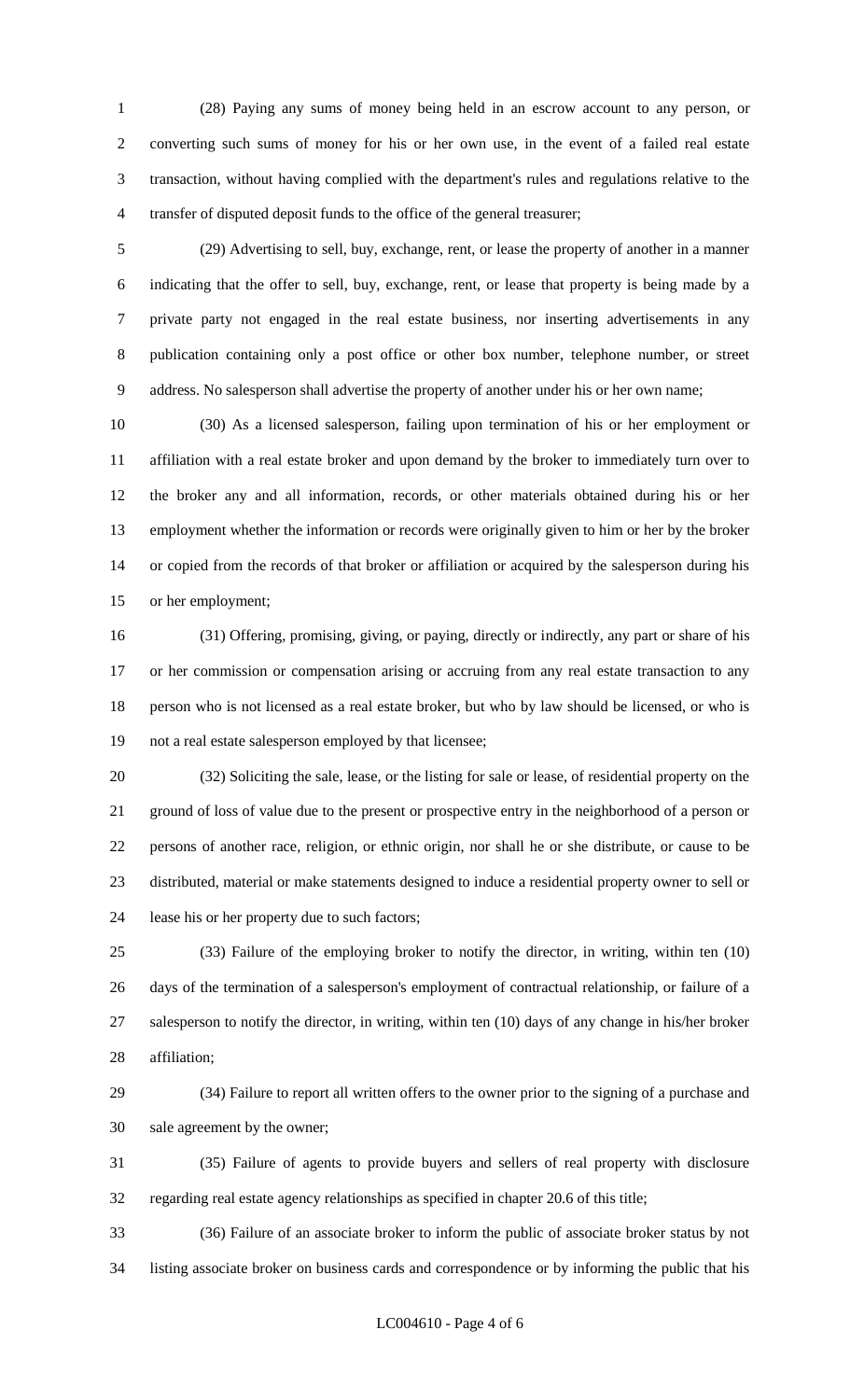- 1 or her status in the real estate firm is that of broker; or
- 2 (37) Failure to pay sums of money being held in an escrow account, pursuant to § 5-20.5-
- 3 26, within ten (10) days of receipt of a written release that has been signed by all parties to a
- 4 failed real estate transaction.
- 5 (b) The director is authorized to levy an administrative penalty not exceeding one 6 thousand dollars (\$1,000) two thousand dollars (\$2,000) for any violation under this section or the
- 7 rules and regulations of the department of business regulation.
- 8 SECTION 2. This act shall take effect upon passage.

======== LC004610 ========